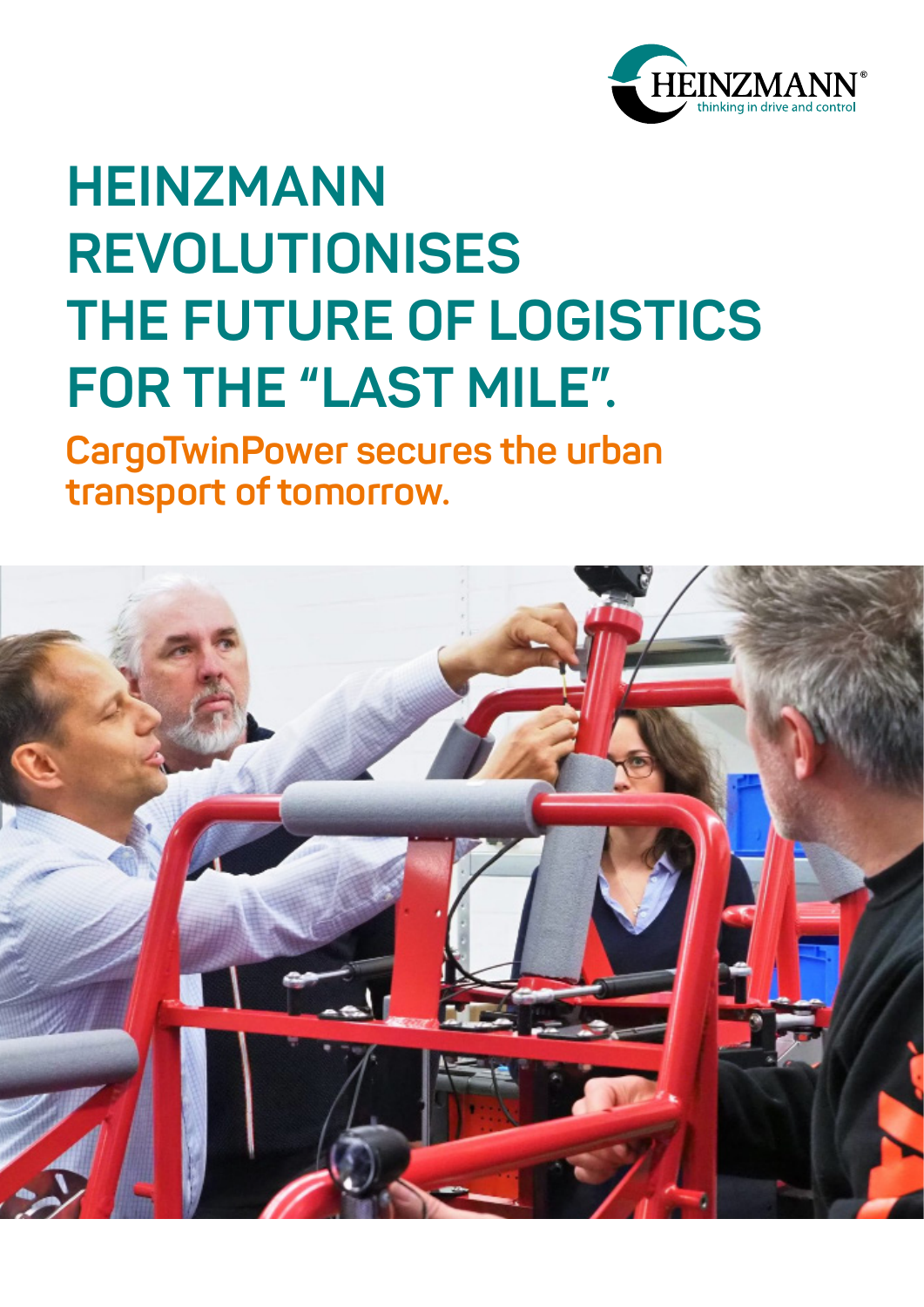Online retail is booming, logistics companies' transport volume is increasing exponentially. The "last mile" to the end customer's doorstep is the biggest cost factor in delivery and poses challenges for the German courier, express and parcel sectors. The trend towards CO2-neutral deliveries heightens the demand for innovations in sustainable urban logistics that are fast, efficient and flexible. Industry forecasts show: The solution to the "last mile" are fleets of e-cargo bikes, but also urban vehicles. HEINZMANN, the electric mobility pioneer from the Black Forest, has set new standards in the evolution of electric drives with its latest product "CargoTwinPower". More power, higher total load and payload: two-wheel hub motors with a continuous power of 250 watts ensure maximum capacity utilisation at maximum loads in continuous urban use for commercial purposes. Flexibility in urban transport is ensured by a powerful drive concept including reverse gear at a torque of 230 Newton meters (Nm); as torque and power are the crucial factors that distinguish exceptional cargo bikes from conventional cargo bikes, especially when starting up and on inclines.

More power also means higher component requirements: Thanks to the strategic further development of the "CargoPower" system, "CargoTwinPower" guarantees durable, unimpaired motor performance through the use of wear and maintenance-free gears.

## **99 HEINZMANN HAS A CLEAR EDGE WITH REGARD TO TORQUE AND POWER.**

**An interview with Managing Director Christoph Bantle from b&p engineering mobility GmbH about the challenges in the development of cargo bikes, collaboration with HEINZMANN and why we need connectivity.**





Managing Director and developer Christoph Bantle from b&p engineering mobility GmbH was also impressed by the performance promise: "Our aim was to build the best heavy-duty cargo bike for professional applications in the commercial sector. As a result, we also had to install the best drive." The Bavarian cargo bikes developer had only worked with mid-drive motors so far. They are using the HEINZMANN drive for the first time in the latest project "A-NT".

When it comes to power, "HEINZMANN definitely has a clear edge", says Chief Engineer Bantle. "Another major advantage is the simple solution for reversing. With a real load of 250 and a total weight of 500 kilograms, simple pushing to manoeuvre is often no longer possible without a reverse gear." It is essential that the rider feels save and can operate the cargo bike intuitively. The "A-NT" vehicles are therefore based on brakes, wheels and chains from the scooter sector and axles from the automotive sector.

- ▶ 4-wheel cargo pedelec EN DIN 15194 compliant
- ▶ Installed continuous power 250 watts with CargoTwinPower
- ▶ Installed max. power of max. 2 x 1350 W for total weight of up to 500 kg
- ▶ Powerful li-ion battery for 2 motors installed
- ▶ Wheel hub motors installed locally
- ▶ Torque transmission via shaft with claw coupling

A robust chassis, low centre of gravity and sturdy brakes complete the feeling of safety. "The rider's

position is like on a city bike: The frame height is extremely low - which is important for a package deliverer who climbs on and off countless times", adds Bantle. The "A-N.T. CARGO:4" model is produced by b&p in the company for Zweirad-Einkaufs-Genossenschaft eG, ZEG.

The collaboration with b&p was characterised by trust on both sides. "Fast paths, open communication and the willingness to improve quickly led to a good result," summarises Managing Director Bantle. Personally, the developer from Bamberg has been working on e-bike drives for almost ten years.

From the very beginning, one of the biggest topics was to find "more power" in order to meet market requirements. "With the HEINZMANN drives, we had more than enough power for the first time." To ensure that the cargo bike is more efficient in continuous urban use and to save more energy, the power output was reduced again together with HEINZMANN developers. A topic for the future is and remains "to travel as far as possible on one battery charge". The key word here is recuperation, which HEINZMANN has introduced this year. "Additionally, this will act as a braking function and range extension of up to 15 percent", explains

Peter Mérimèche, Managing Director of HEINZMANN. The evolution of electric drives has not yet been

completed. The demand for higher payload and an even more efficient use of e-cargo bikes in the "last mile" require that electric mobility pioneers

like HEINZMANN constantly optimise their worldclass solution. There is no place for stagnancy in development. The next step is connectivity in order to improve the performance and functionality of the electric drive train and to generate a riding profile that is as precise as possible, just as a cyclist without a motor would expect.

## TECHNICAL DATA